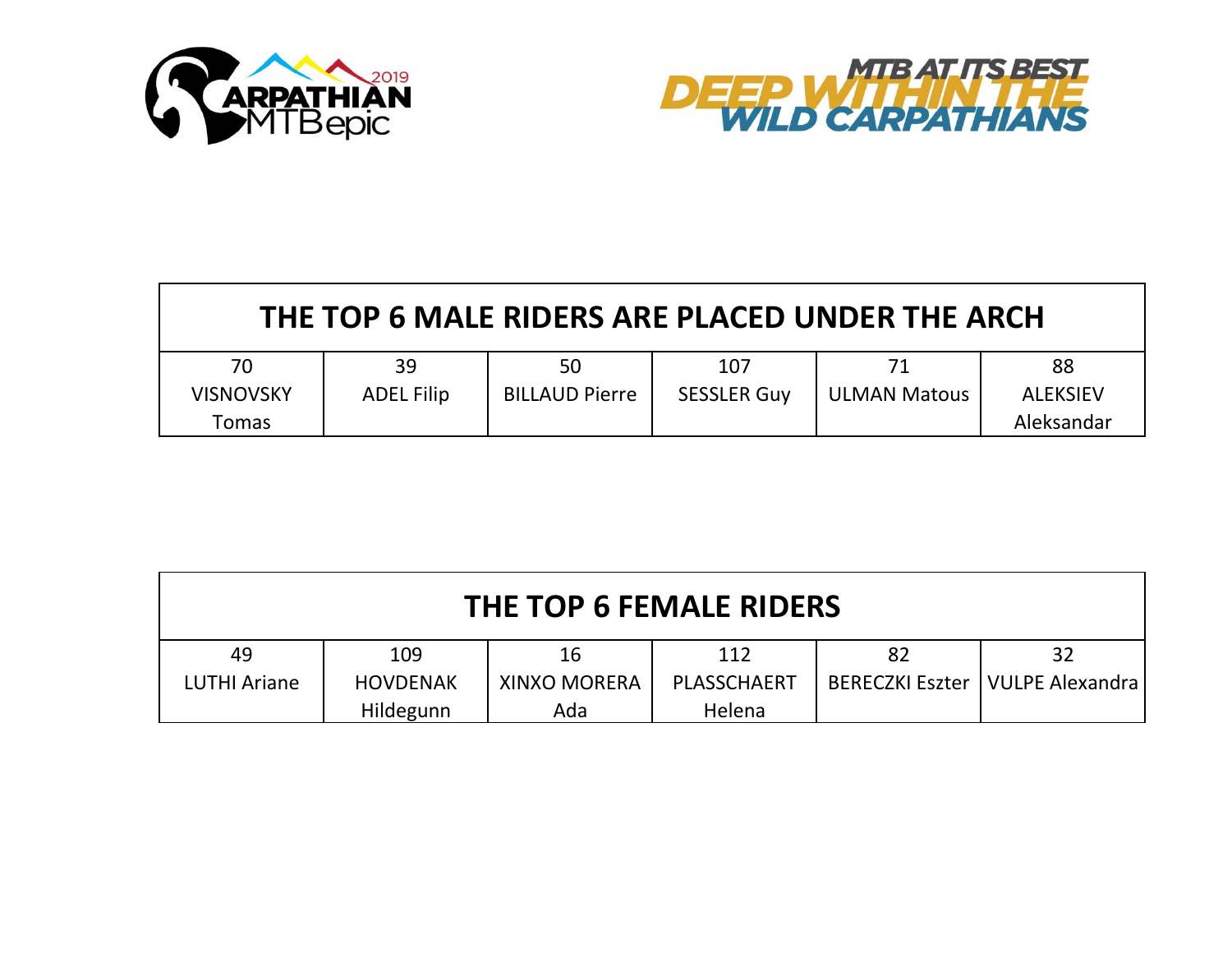



|                |                      |                       |                       | <b>CALL UP BOX 1</b>  |                      |                        |
|----------------|----------------------|-----------------------|-----------------------|-----------------------|----------------------|------------------------|
|                | 105                  | 80                    | 96                    | 66                    | 72                   | 108                    |
| $\mathbf{1}$   | <b>MOLNAR Ede -</b>  | SINZA Raul -          | <b>BLAZSO Marton</b>  | <b>KANERA Michal</b>  | <b>RYDVAL Filip</b>  | <b>REJCH Mateusz</b>   |
|                | Karoly               | Antonio               |                       |                       |                      |                        |
|                | 89                   | 106                   | 115                   | 81                    | 69                   | 121                    |
| $\overline{2}$ | <b>STOYNEV Emil</b>  | <b>MOLDANSKY</b>      | <b>ORTIZ</b>          | DUCA George -         | <b>ROBERTO Burta</b> | <b>MUTZLITZ</b>        |
|                |                      | Gerhard - Cristin     | <b>BARRANCO</b>       | Bogdan                |                      | Torsten                |
|                | 120                  | 90                    | 68                    | 113                   | 93                   | 104                    |
| $\overline{3}$ | <b>SCHON Florian</b> | <b>ANGELOV</b>        | <b>LOGIGAN Lucian</b> | CAZACEANU             | <b>VOSS Dominik</b>  | <b>STANCU</b>          |
|                |                      | Lachezar              |                       | Tudor                 |                      | Alexandru -            |
|                | 100                  | 63                    | 30                    | 54                    | 29                   | 12                     |
| 4              | <b>ISHAY Rotem</b>   | <b>ELMIGER Martin</b> | <b>ROSIORU Daniel</b> | <b>IONASCU Marius</b> | <b>GREC Georgian</b> | <b>JIDOVU Cristian</b> |
|                |                      |                       | <b>Marius</b>         |                       |                      |                        |
|                | 101                  | 94                    | 56                    | 77                    | 19                   | 18                     |
| 5              | <b>MURA Istvan</b>   | <b>DANNER Roland</b>  | <b>CIOBANIUC</b>      | <b>MARTIN Rytir</b>   | <b>CATALIN Maxim</b> | <b>LEHACI Daniel</b>   |
|                |                      |                       | Ciprian               |                       |                      |                        |
|                | 102                  | 27                    | 51                    | 13                    | 92                   | 8                      |
| 6              | PAL Bogdan           | <b>MUNTEAN Paul</b>   | LAGUIA Alfredo        | PREDA Razvan          | <b>RUSEV Kalin</b>   | <b>SIMION Sabin</b>    |
|                | Sebastian            |                       |                       |                       |                      |                        |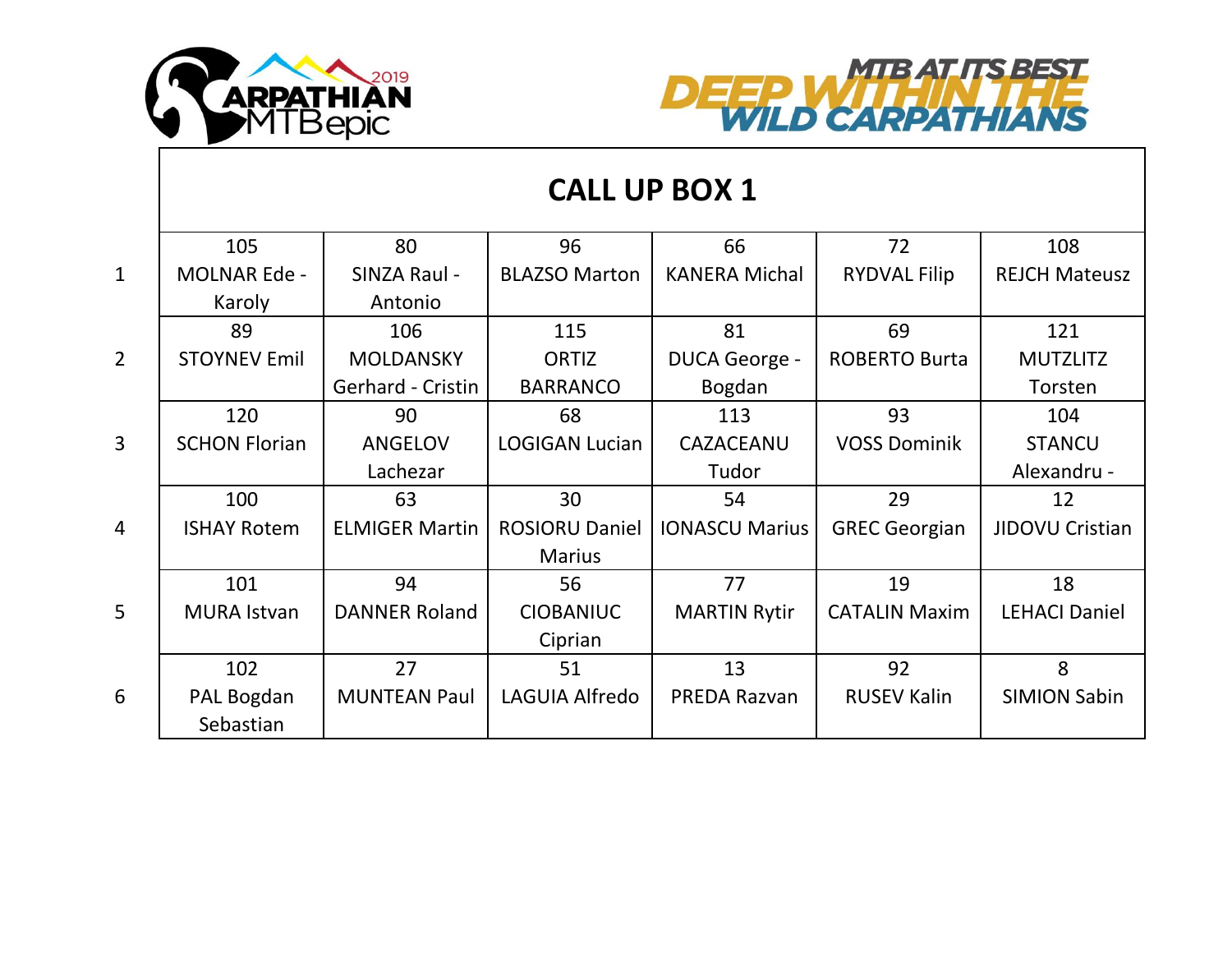



|                | <b>CALL UP BOX 2</b>   |                     |                       |                        |                       |                         |  |
|----------------|------------------------|---------------------|-----------------------|------------------------|-----------------------|-------------------------|--|
|                | 23                     | 37                  | 21                    | 114                    | 22                    | 55                      |  |
| $\mathbf{1}$   | <b>CRETU Alexandru</b> | JIPA Razvan -       | <b>PATRICHE Mihai</b> | <b>PASTUSIAK</b>       | <b>AASA Martin</b>    | <b>MIRCIOI Cristian</b> |  |
|                |                        | Andrei              |                       | Marcin                 |                       |                         |  |
|                | 14                     | 117                 | 111                   | 98                     | 34                    | 52                      |  |
| $\overline{2}$ | <b>SNOBEL Zdenek</b>   | <b>JANATA Boris</b> | <b>CATOIU Andrei</b>  | <b>PAKULA Piotr</b>    | <b>WALLYN Bert</b>    | <b>NEAGA Lucian</b>     |  |
|                |                        |                     |                       |                        |                       |                         |  |
|                | 103                    | 83                  | 85                    | 31                     | 110                   | 97                      |  |
| $\overline{3}$ | <b>SPRINCEANA</b>      | <b>VERES loan</b>   | <b>TAPASZTO Zsolt</b> | <b>TEBEICA Tiberiu</b> | <b>TORRES</b>         | <b>LENZ Michal</b>      |  |
|                | Catalin                |                     |                       |                        | <b>VILLALON Pedro</b> |                         |  |
|                | 65                     | 84                  | 26                    | 91                     | 62                    | 67                      |  |
| $\overline{4}$ | <b>KLAKURKA Vaclav</b> | <b>BARNA Gabor</b>  | <b>NAGY Tiberiu</b>   | <b>TANKOV Viktor</b>   | <b>COCIUBA Teofil</b> | <b>VOGEL Joko</b>       |  |
|                |                        |                     |                       |                        |                       |                         |  |
|                | 40                     | 42                  | 7                     | 24                     | 57                    | 17                      |  |
| $\overline{5}$ | <b>SANDU Mugurel</b>   | MANASTIREANU        | <b>COLIBAN Andrei</b> | <b>BURCA Cristian</b>  | <b>LAZAR Mihai</b>    | <b>BRASOVEANU</b>       |  |
|                |                        | George              |                       |                        |                       | Laurentiu Florin        |  |
|                | 35                     | 73                  | 25                    | 10                     | 75                    | 78                      |  |
| 6              | <b>SZANTAI</b>         | <b>KOZAK David</b>  | JURA Mihai -          | <b>PASCU Andrei</b>    | <b>KOVALEVSKIY</b>    | DE MOOR                 |  |
|                | <b>VECSERA Balint</b>  |                     | Andrei                |                        | Vladimir              | Robbert                 |  |